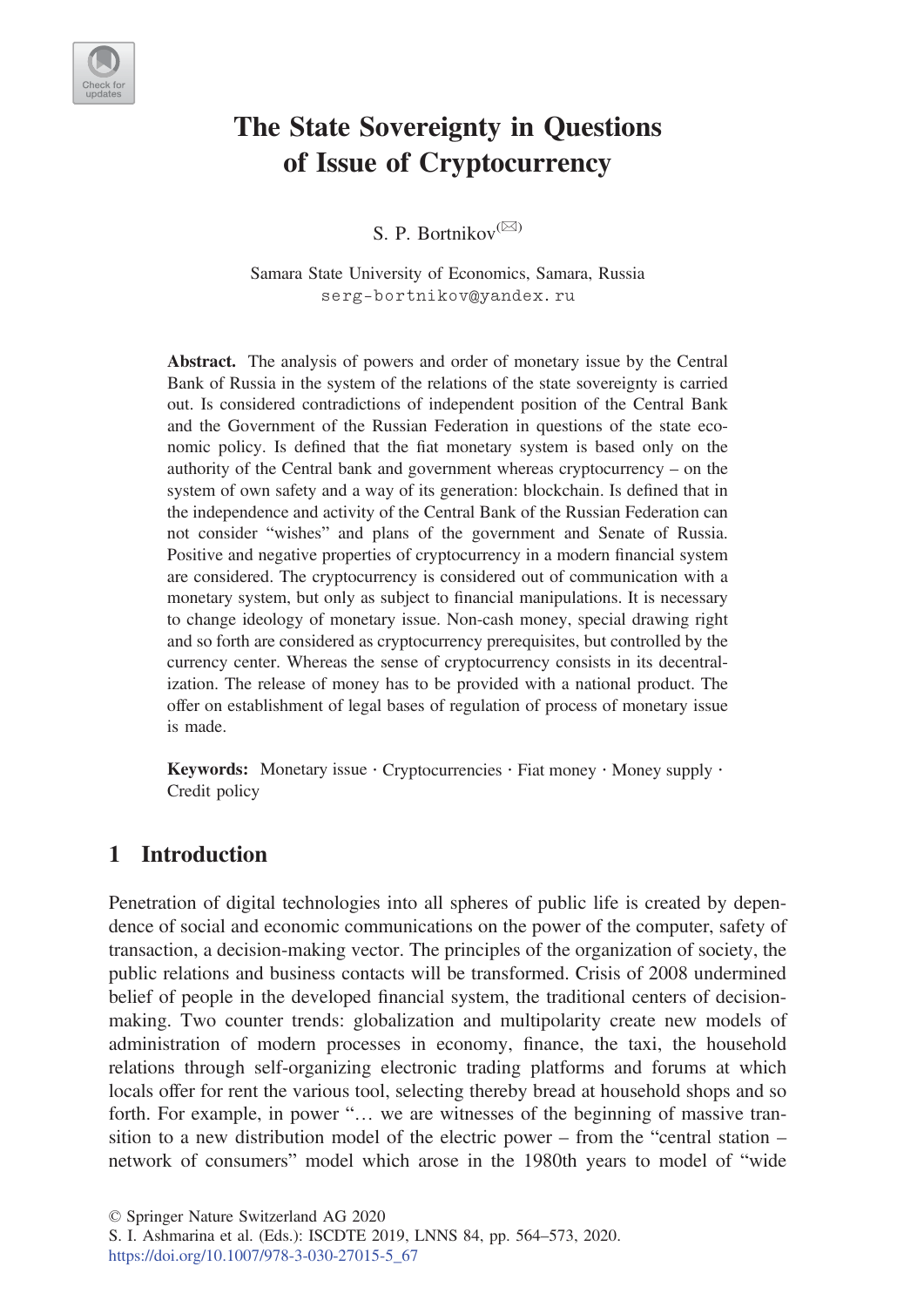distribution" with solar panels on roofs of houses, local cellular batteries and micronetworks" [11].

The distributed economy or economy of cooperation (when people through computer networks distribute information on own free resources, offer temporarily free tools, exchange the ideas without intermediaries, create alternative media space) led to emergence of new ways of interaction both in society, and in economy. However, whether "everything what gives in to decentralization, will be decentralized" [13]? Any economy needs financial service which value and the principles tried to prove in various monetary theories. How will processes of decentralization affect the state sovereignty?

Questions of the state sovereignty reveal by means of many aspects. Sovereignty … - a natural and necessary condition of existence of statehood of Russia having centuries-old history, culture and the developed traditions - can be characterized, including and as exclusive maintaining on certain questions to which number it is necessary to carry also questions of monetary issue.

According to Article 71 of the Constitution of the Russian Federation questions of financial, currency, credit, customs regulation, bases of the price policy, federal banks, monetary issue, the federal budget … and other questions concerning the organization of monetary circulation (Article 71 of the Constitution of the Russian Federation) are under authority of the Russian Federation [3].

## 2 Methods

The research methods are the system analysis, expert evaluation methods, polling and interviewing, modeling. The main research methods

- the first stage was implemented by means of analysis of the existing approaches to entrepreneurial values and entrepreneurship as values from the finnational, economic and legal points of view;
- the second stage included monitoring and diagnostic work, development of the model of readiness of entrepreneurs to changes, and the complex of the most significant values in the enterprise environment is investigated;
- at the third stage the results of diagnostics are processed and analyzed, objectives for a further investigation phase are formulated.

## 3 Results

#### 3.1 Monetary Issue as Sovereign Function of the Central Bank

Monetary issue in Russia is referred to exclusive competence of the Central Bank of the Russian Federation (Paragraph 2 of Article 4, Article 29 of the Federal law of 10.07.2002 N 86-Federal Act "About the Central bank the Russian Federation (Bank of Russia)"). And, according to Article 29 of the specified law issue of cash (the banknote and coins) [6], the organization of their address and retirement in the territory of the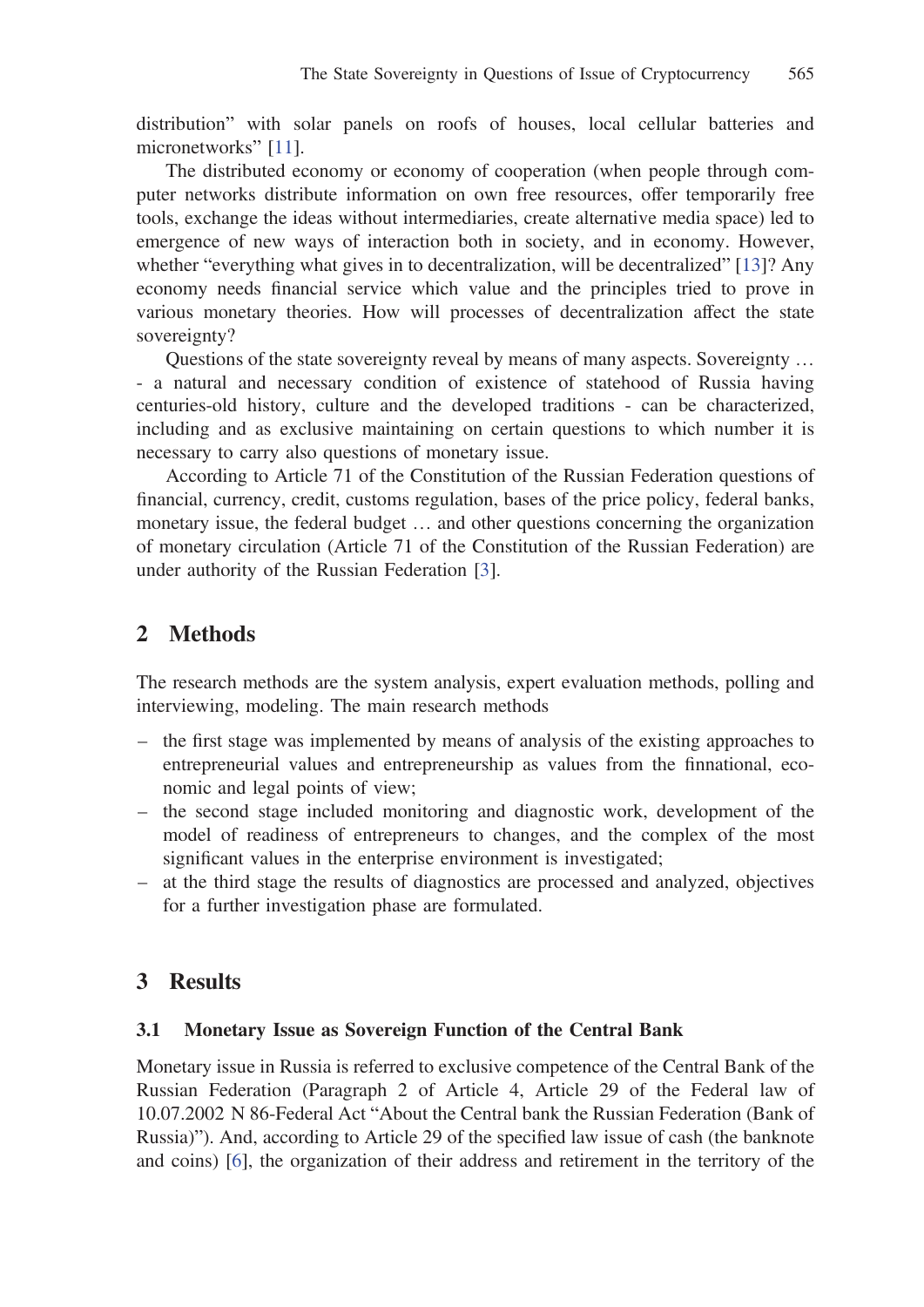Russian Federation is within the exclusive competence of the Bank of Russia. The lack of a regulation of release non-cash and cybercash and also withdrawal and destruction of money in the country is paradoxical.

Except a traditional form of money and the calculations which are carried out with their help in a financial turn also other mechanisms are used: cryptocurrencies, electronic money and so forth. According to the Federal law of June 27, 2011 No. 161 - Federal Act "On the National Payment System" "Electronic money is money which are previously provided by one person (the person which provided money) to other person considering information on the amount of the provided money without opening of the bank account (the obliged person) for execution of liabilities of the person which provided money before the third parties and concerning which the person which provided money has the right to transfer orders only with use of electronic payment instruments" (Paragraph 18 of Article 3 of law No. 161 - Federal Act) [7].

The smart the gadget which became the priority instrument of mobile bitcoin calculations at the same time turns into subject to close attention of a number of the payroll technical companies aiming to revolutionize ways of carrying out calculations. The way of data transmission used by cybermoney a blockchain is the independent phenomenon and can be used in any communications, and not just in calculations. The Sberbank of Russia and VTB already held the sessions with use of this technology. Its attractions deserve the closest attention.

Financial activity of the state, one of the main by function of which it is possible to determine monetary emission, is a special type of the state activity [1] which should be carried out in a legal form.

De jure the Bank of Russia is independent, it carries out budget and financial and own economic activity independently, and, vyplayachivy taxes from the profit. On the other hand, the Bank of Russia works in the system of norms of the international financial law with participation of such organizations as IMF, the World Bank, the Financial Stability Forum (SFS), the Bank for International Settlements (BIS), the Basel committee on bank supervision and so forth.

Many instructions and acts of the international bodies and a number of the international economic organizations (for example, FATF), are not formally obligatory, but failure effects to follow the models developed by them for the state and its central bank can be very notable both in political, and in material sense.

By approximate calculations, for the last 5 years the USA poured in world economy in about 2.75 trillion dollars which FRS generated that is called "from air". A fate of buyers of US Treasuries, unfortunately, did not pass also the Russian monetary authorities: according to the latest data, the Russian Federation owns the American debt obligations for the sum of 81.7 billion dollars and is the 16th largest creditor of the USA. The official ratio between ruble and gold or other precious metals is not established. Monetary issue is carried out on security reserves of the Central Bank of the Russian Federation or without those. But all this belongs to monetary issue. As the above-stated principles belong to cryptocurrency, than it is provided. It is possible to tell that only the mechanism of the safety, and now – a speculative agiotage. Direct fraud at the cryptoexchanges, price manipulation in pools (Pump & Dump) are widespread in the world of cryptocurrencies. Thus, the current cost of cryptocurrencies is not result of fair market process of pricing and is very conditional [9].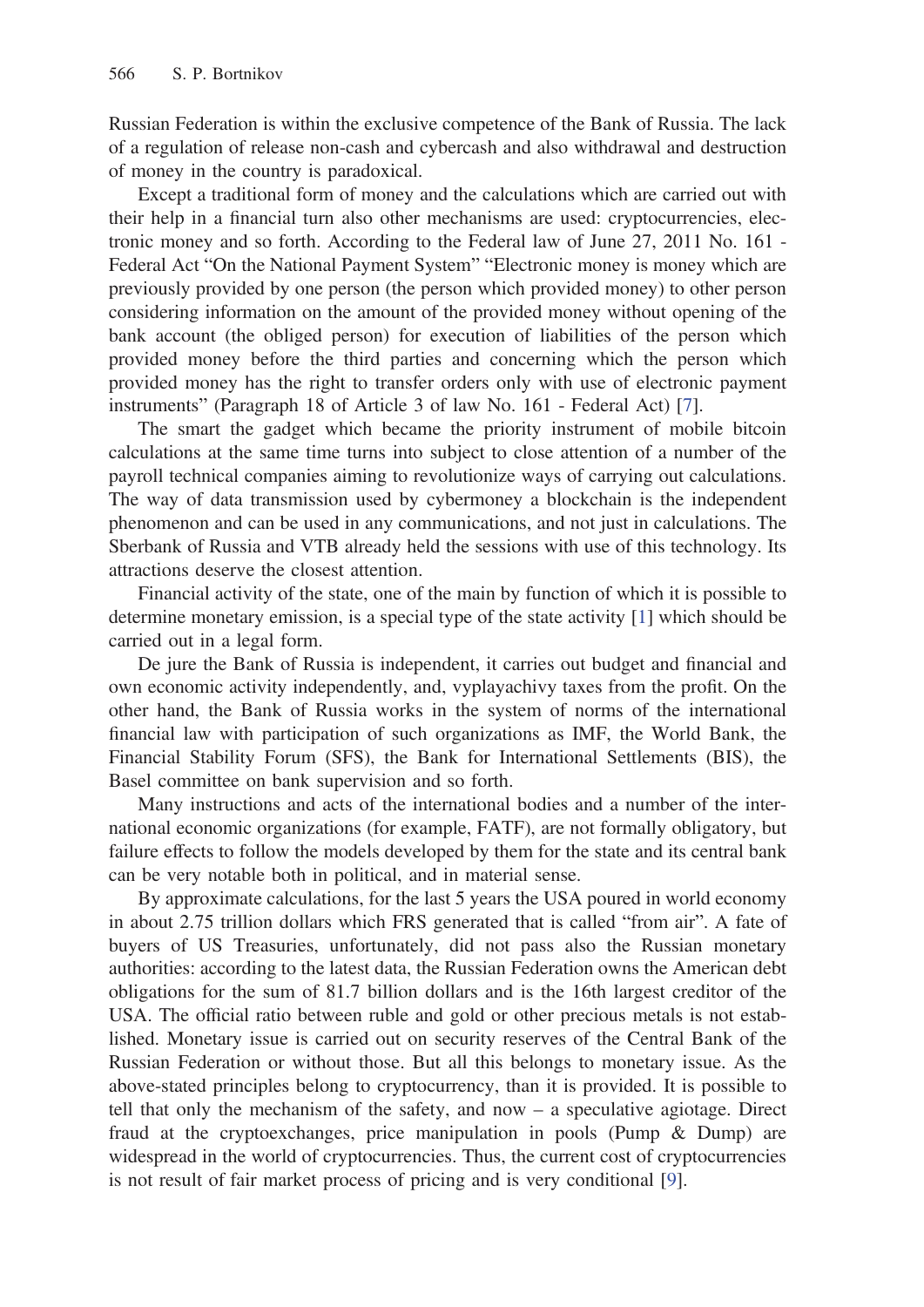Fundamental issue of traditional currency is that its functioning requires trust. The Central Bank needs trust that it will not weaken currency, however the history of fiat currencies is full of cases of abuse of this trust. The main advantage of bitcoin over dollar call limitation of its issue while issue of dollar is not limited. The value of an inflation for cryptocurrency – to the main evil of a fiat system is not investigated yet. Turns out opposite: the last years the Central Banks of the developed countries are taken with fight against deflation – the more important evil for economy, than moderate inflation, and adherents of a crypt – start of new cryptocurrencies (for 2017 the bitcoin share in their general capitalization fell from 90 to 35%).

The legislation of Russia does not regulate an order of "placement" of the emitted money by the Bank of Russia. Moreover, at the existing ban to finance the Government of the Russian Federation of the Central Bank operates independently and on other, not Russian markets. For financing of own government by the Central Bank the State Duma of Russia has to make the special decision.

There is a gap in adoption of the motivated decision and a source of mobilization of funds for its realization. The Government of the Russian Federation realizes financial and economic policy, develops strategy of its realization, chooses tactical means. The Central Bank of the Russian Federation participates in this process along with all authorities, but makes the decision on monetary issue how will consider necessary. In the course of definition of a source of mobilization of means for implementation of economic policy the Government and the Central Bank of the Russian Federation can have competing interests or views.

### 3.2 Issue Preferences of the Central Bank Concerning Cryptocurrency as Instrument of Monetary Policy

Issuing paper money (and coins not from precious metals) under own reserves, the Central Bank of the Russian Federation as the organization working with profit starts money in a turn on a commercial basis (sells them), but can transfer them and to the government on special conditions. Under usual conditions the Bank of Russia has no right to grant the loans to the Government of the Russian Federation for financing of federal budget deficit, to buy the state securities at their primary placement unless it is provided by the federal law on the federal budget. Financing (investment of funds) of the governments of the foreign states is not forbidden to the Bank of Russia.

It is considered to be that the bitcoin is a step forward in the device of monetary circulation, however in own way it is, on the contrary, a step backwards. Traditional money is not counters, not coins and not records on accounts, and the credits and debts. Money in economy is delivered not by the central bank which only regulates monetary circulation through norms of reservation and key interest rates, and commercial banks. Nakamoto's protest against "our money" were given to someone else, is irrational and destructive for global economy. "The monetary system" of bitcoin is constructed on mistrust – that at the price of expenditure of big resources to exclude need for trust as an element of a modern economic paradigm, having replaced it with a technology solution. The world of the future with the won bitcoin is the world where nobody trusts anybody, and the safety of money is guaranteed by cryptography. The medal back – from such monetary system the animator is thrown absolutely out. Central bank of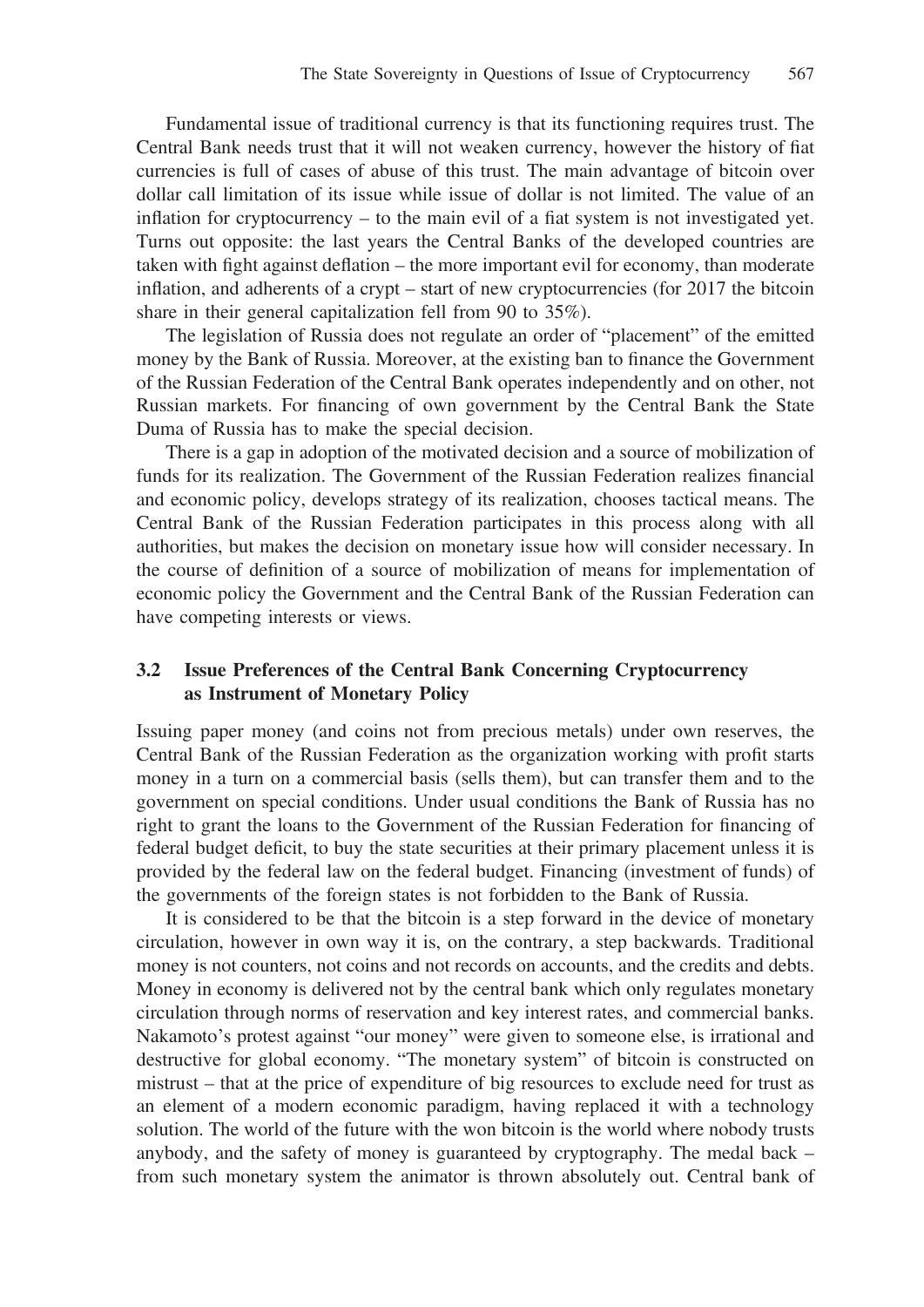bitcoin is distributed on all knots of network and emits money on time, despite of demand, limiting all transactions by monetary base. It is similar to the monetary system of the Middle Ages based on calculations exclusively gold. However world economic blossoming of the second half of the 20th century is in many respects connected with refusal of the gold standard and creation of a system of fiat currencies which kind of are provided with nothing, except monetary policy.

At the beginning of 2014 the CEO of MasterCard Adzhai Banga gave an interview to journalists and publishers of Wall Street Journal in which expressed the point of view of those who considered that just it is better to ignore untimely innovations. In particular, he told the following about bitcoin: "In the world and there are so enough currencies. What problems the bitcoin is capable to solve?" [12].

Emergence of the central bank comes true desire to limit the national governments in questions of the state credit, to create the system of a counterbalance to free injection of money in economy, improvements of the market and correction of its shortcomings. "Good" undertaking comes true control of inflation, prevention of a covering of budget deficit monetary issue and so forth. It is supposed, as public opinion has to protect freedom of the Central Bank from political and tactical pressure.

At the same time, "games" with credit policy which conducted the central banks of almost all countries in the 20th century became the constant source of economic misinformation causing the global discoordination of economy which is shown in particular in artificial fluctuations of business activity [13].

Creation of cryptocurrency is not something unique in a financial system. It is a logical stage in formation of both units of account, and the mechanism of functioning of the financial sphere. SPZ, the credits, non-cash money and so forth created prerequisites of emergence of cryptocurrency.

Emergence of non-cash money in a turn as special records has no standard regulation, the banking system, especially against the background of its reforming, can generate them. Now the prevailing point of view in the sphere of understanding of the nature and emergence of this money in civil circulation is the thesis that this money is the rights of the requirement, and in civil circulation they function by means of noncash payments.

Thus, non-cash money is still legally uncertain risk asset. Still it is not clear what mint issues such money in modern Russia.

Thus, disappearance of non-cash money is not regulated in any way, not clearly where this money what goods they provided how there can long be a monetary debt leave. From proofs there is a contract of purchase and sale (or other contractual obligation), an extract from the register, the certificate on the death of the natural person, the certificate on the right for inheritance, the arbitration court ruling on elimination of the debtor from the state registry and some other documents. In such situation application of provisions of the Federal law "About Counteraction of Legalization (Washing) of Income Gained in the Criminal Way and to Terrorism Financing", Article 173, 173.1, 419, 421 Civil Code of the Russian Federation [2], Article 174, 174.1 Criminal Code of the Russian Federation [4] have estimated character.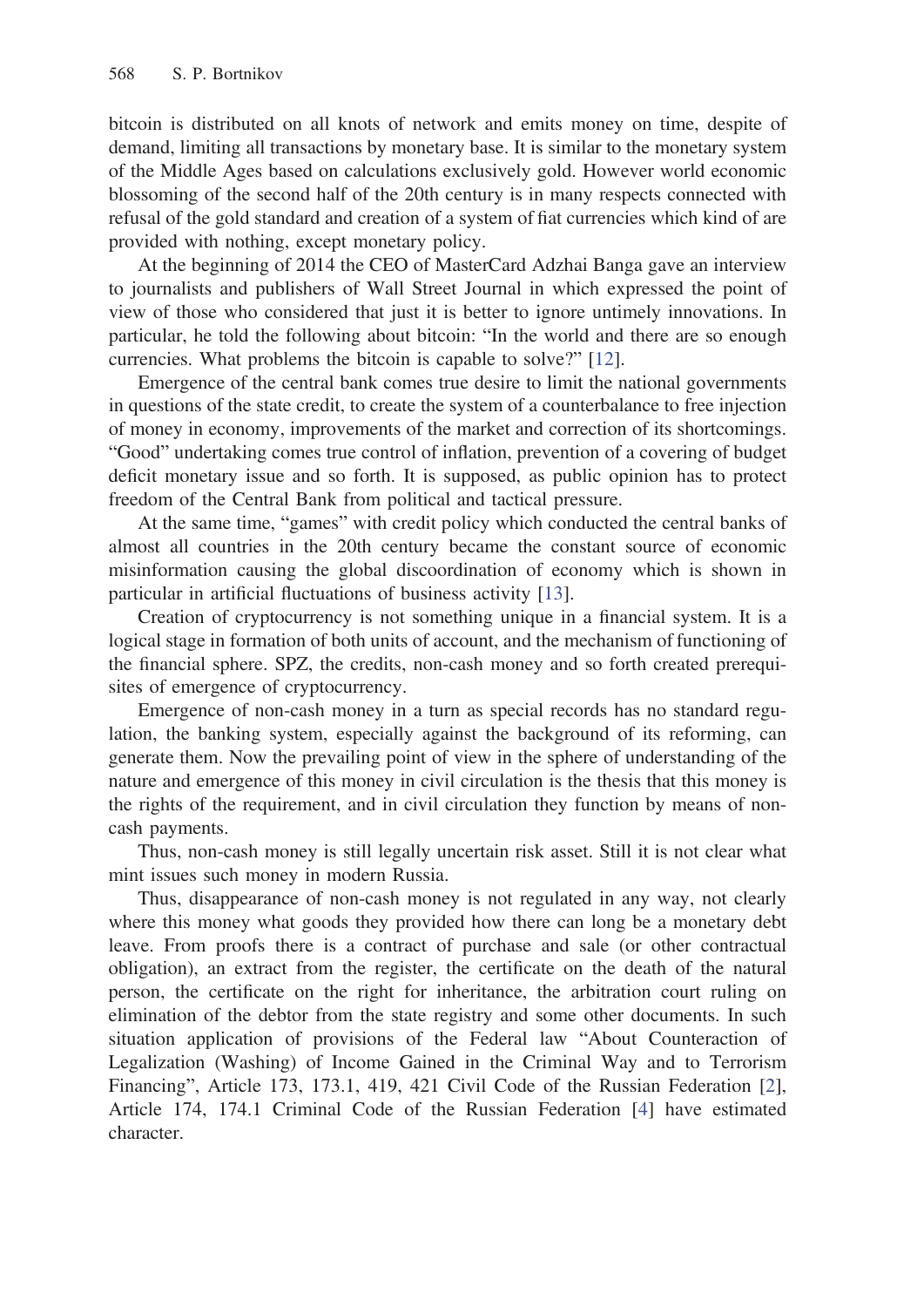#### 3.3 Alternative System of Sources of Mobilization of Srelstvo of Payment and Accumulation

"The independent central bank" to the name of the scheme of the organization of a credit and monetary system most widespread today. Leadership handover by monetary policy of the country is ideally provided in hands of a small group of professionals to the heads of the central bank protected from influences of group interests and observing the interests of the country and its economy. That is in the expectations society has to rely on personal qualities of staff of the Central Bank, on hope of their independence and so forth. Such approach contradicts the elementary beginnings of management, need of removal of a human factor and so forth.

The independent central bank is successful when holds a certain position in society, possesses trust and the authority, cooperates with the power in achievement of strategic objectives. On the contrary, the modern central banks are conductors of the ideas of the international organizations and what lead such actions to is visible on examples of Ukraine, Greece, and the USA.

The prereform system of the address of the last period of existence of the USSR was in fact multi-currency, that is barter between regions and between the enterprises practiced, cash and non-cash rubles with the variable course relation between them, cash and non-cash foreign currency, and, at last, last not least - exchange of administrative services - bureaucratic trade were used as separate currencies [13]. It is possible to claim that the negative role of concentration of monetary issue function at the State Bank was leveled, and competences of the Government and the Supreme Council could correct to Rabat of the State Bank.

However use of digital currencies is not deprived of shortcomings. First of all, digital currencies assume high degree of anonymity; use of digital currencies in illegal activity grows "in a geometrical progression", and the complexity of crimes increased too. In this regard, according to experts, at legalization of cryptocurrencies it is necessary to get rid of anonymity by input of identification of participants of operations. Besides, today such currencies cannot be exchanged on cash, and the rate of digital currencies is characterized by high variability.

Experts carry to other shortcomings that issue and use of digital currencies are not regulated by the either the international, nor national legislation, at least, in the majority of the countries yet.

Now in Russia the bill of the Federal law "About Digital Financial Assets" which defines a concept of digital transaction – action or the sequence of the actions directed to creation, release, the address of digital financial assets is offered. However, this bill assumes regulation of the address, but not issue of cryptocurrency and calculations with its help. Still, the ruble remains the only means of payment in the territory of the country.

Destruction of monetary systems of the countries of the world by means of a virus of "cryptocurrencies" can lead to the fact that the U.S. Federal Reserve will be the only emission center in the world.

The number of supporters grew in the economic theory in the last quarter of the 20th century to refer matters of monetary issue to the market, the private organizations, privatization of the central banks was offered. "Our own conclusion… consists that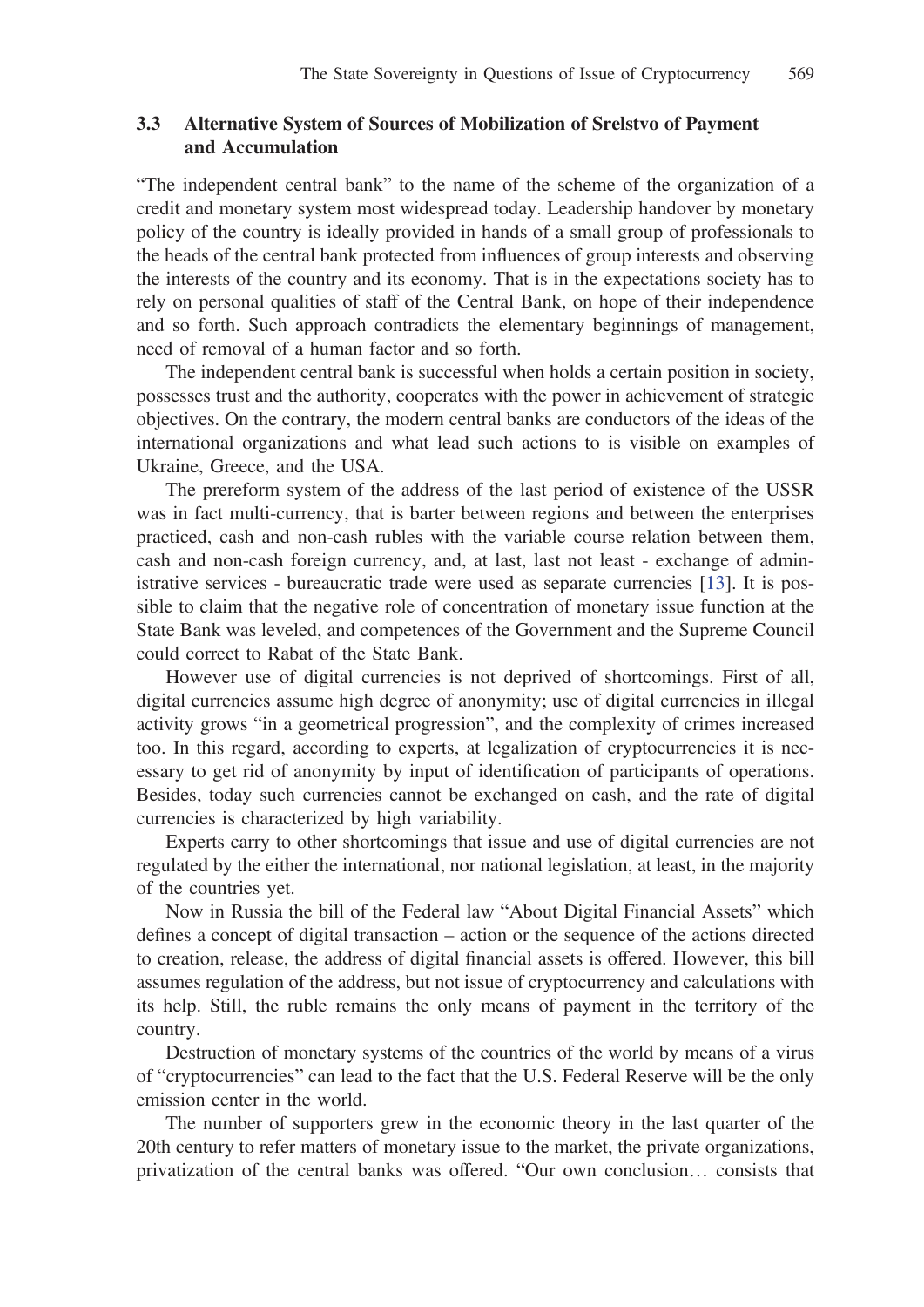transfer of monetary and bank establishments to the discretion of the market would result in satisfactorier result, than that which is nowadays reached thanks to the state intervention" [8].

The idea of denationalization of money was stated also by young erudite economists in the seventies of the 20th century [12]. Cryptocurrencies are first of all transition from centralized to private monetary systems. Both the feature and the main problem of regulation consists in  $it - in$  fact cryptocurrencies assume the monetary circulation alternative state, that is their value is defined not centrally. If to speak simply, then cryptocurrencies are an alternative to traditional money. They represent the currency existing only in a digital form, and all calculations with it are made by means of cryptography. Cryptocurrencies are decentralized – that is there is neither central bank, nor administrators, nor any bodies of supervision which could trace for what money is used or whom and when they were sent; it does operations with cryptocurrencies very attractive.

It is necessary to change ideology of monetary issue. The gold and exchange equivalent (historically to refusal of a bimetallic monetary system) sharply reduces quantity of money in economy. The release of money has to be provided with a national product. Money has to be issued by the state from such goods which had not to be borrowed [14]. Nechvolodov wrote at the turn of the century that only 18% of paper money in Europe are provided with gold [17].

To restriction of a monetary arbitrariness can find the regulation establishment of criteria of growth of money supply gain of GDP, increase in productivity of work, the needs for money. There is the main unresolved problem a legal regulation of market determination of required volume of money in circulation.

## 4 Discussion

#### 4.1 Possibilities of Existence of Digital Currencies of the Central Banks

The last one or two years against the background of attempts of legalization of cryptocurrencies the subject of digital currencies of the central banks – CBDC is quite widely discussed. It is in our opinion wrong to consider CBDC as a new financial instrument. The key economic innovation in case of CBDC will consist in expansion of access to obligations of the Central Bank, but not in use of some concrete technology or creation of an alternative to money. CBDC have to and can be considered as an innovative form of monetary issue.

We see that CBDC is generally already realized in the form of reserves of commercial banks in the Central Bank. Now limited access to liabilities of the Central Bank is realized – for commercial banks it is reserves and deposits in the Central Bank. Money on the basis of the distributed register for similar calculations among participants of the money market would become a new form of money.

Now questions of monetary issue remain the mystery of the central banks: what quantity of money is emitted what quantity is withdrawn and liquidated, all these questions are secret. CBDC will reveal this secret, any participant of these relations will be able to obtain full information. Moreover, the central banks will be forced to transfer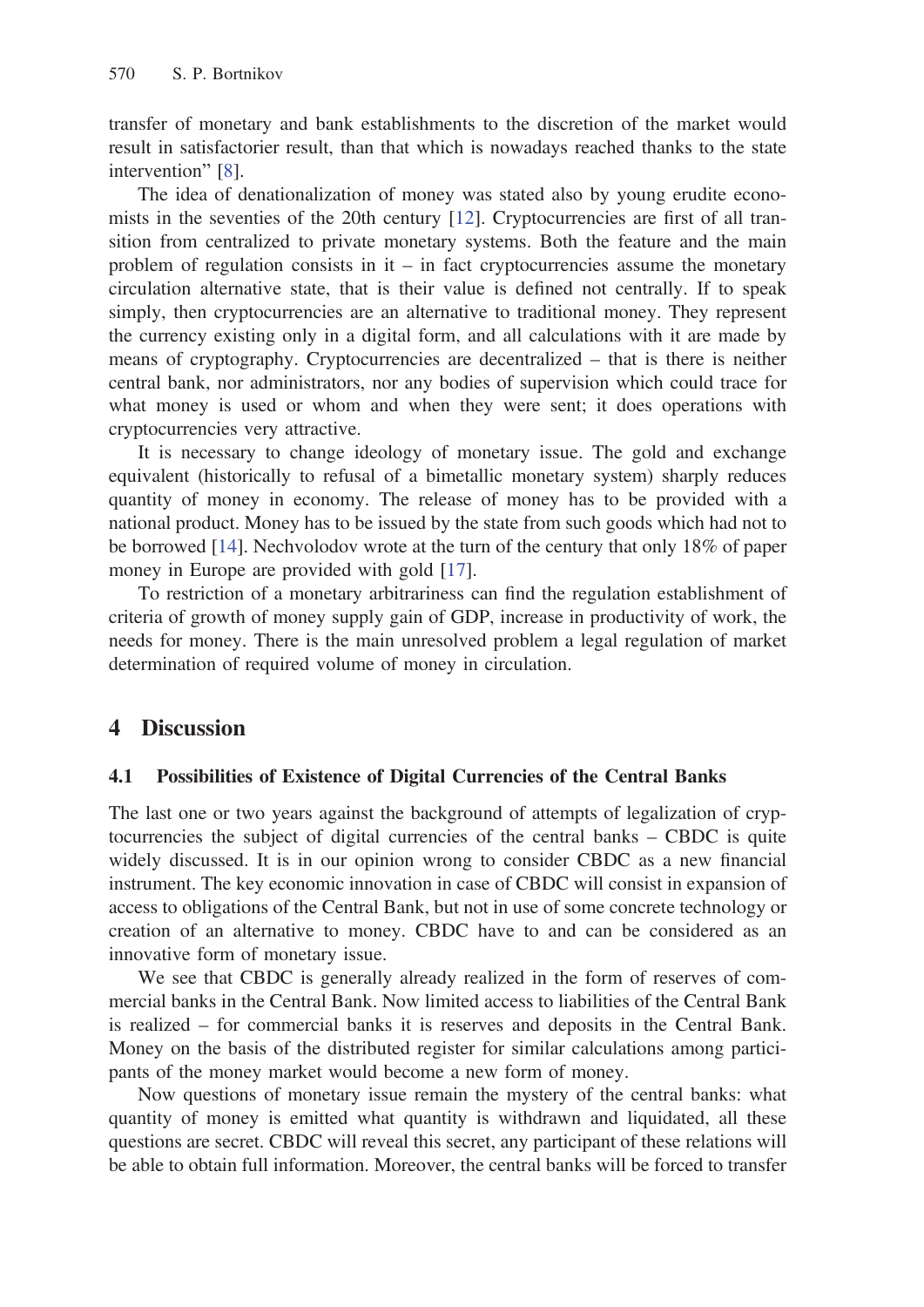a part of the functions in the system of widespread data to commercial banks or other financial settlements centers. From the point of view of users, CBDC can have a set of characteristics and enter a turn both as an alternative to cash, and as an alternative deposits.

Introduction of retail digital currencies can have wide consequences for all participants of a monetary system, that is for economic agents (the population and the companies), a banking system and also for monetary policy of the Central Bank and its policy in the sphere of financial stability.

CBDC can be attractive for a number of reasons: the obligation of the Central Bank can become the least risk and most liquid asset available to a wide range of persons; the new currency will allow to lower transaction expenses in economy. Whether the last can be reached by means of new technologies, for example DLT, – still open question. In case CBDC is rather liquid and simple in use, it can quite become a full equivalent of cash. Nevertheless It should be noted that CBDC de facto will not be able to provide the same level of anonymity which is provided by cash. For CBDC commercial banks – it is the type of money competing with accounts in these banks. In recent years banks began to pay much attention to a possibility of use of the accounts for implementation of money transfers including between natural persons. Growth rates of money transfers are comparable to growth rates of volumes of the cash given in ATMs and payment transactions of cards. Competitive possibilities of CBDC in comparison with banking systems can depend on design of the most retail digital currency of the central bank.

Growth of volume of assets on balance of the Central Bank can lead to changes in the debt market and the capital market as it occurred in a number of the countries during QE. Now there is no analysis of the competition of new money of the Central Bank to money of commercial banks. Permanent decrease in size of deposits (in favor of CBDC) can reduce the size and change structure of liabilities of commercial banks, so, and funding cost [13]. It can lead to some compression of volume of assets of commercial banks, in particular crediting of natural persons and the companies.

Whether CBDC will influence crediting of the real sector by banks? In work Kumhof & Noone it is shown that at certain prerequisites and a way of release the CBDC size of the credit of banks to the private sector not necessarily has to decrease [15]. Realization of CBDC may contain many options: providing with government bonds (relevant how to provide design of the competition sovereign powers of the Central Bank on monetary issue and inquiries of the Ministry of Finance of the country), gold currency reserves, liquid goods or repo transactions, the option and so forth.

#### 4.2 Investment and Investment Preferences of CBDC

Undoubtedly, CBDC can affect competitiveness of various credit institutions differently. CBDC can become an alternative to many investments with the fixed profitability, so, will make the Central Bank by the competitor of commercial banks in respect of attraction of obligations.

On the one hand, the possibility of digital access to liabilities of the central bank can increase trust of all economic entities to a financial system in general. Perhaps, CBDC issue, has to be provided with highly liquid assets, but is not clear whether users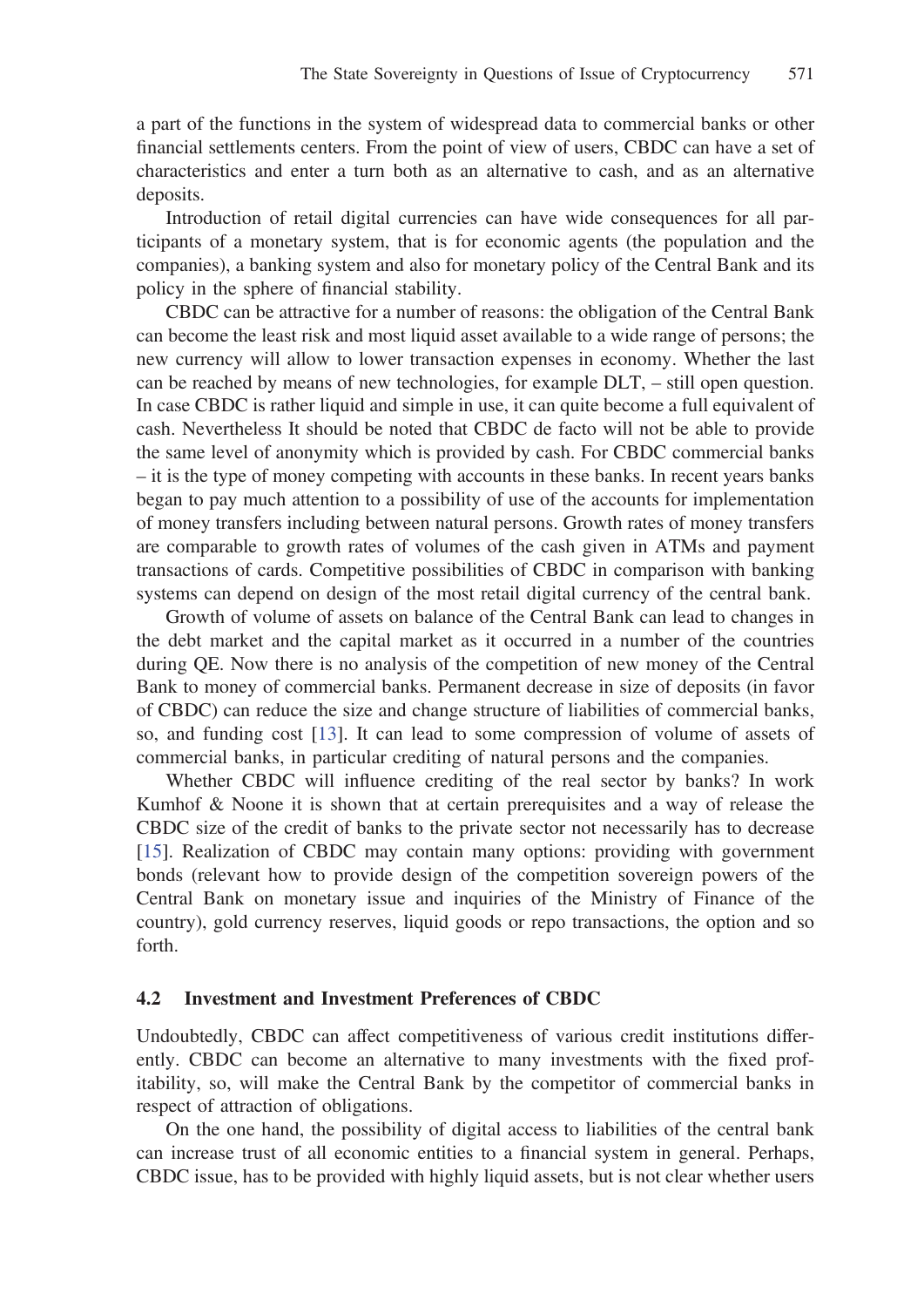have to have an opportunity to acquire CBDC directly through the account in commercial bank [16] or only in exchange for the assets serving as providing to again issued money [15]. In the first case free convertibility, in the second – automatic security of new money with reliable assets will be provided.

Dyson and Hodgson, indicate what emergence of new currency will allow to redistribute ceньopaж from commercial banks in favor of citizens [5]. Emergence of CBDC in one country can lead to reduction of transaction costs for currency conversion that can create prerequisites for fast inflow of the capital. However, experience of Venezuela forces to think of the system of factors which can level positive CBDC value.

In general, regulators, banks and the financial organizations invest already now in alternative payment service providers, technologies and services which can become replacement to cash and to hypothetical CBDC. In April, 2018 Visa and MasterCard payment service providers announced start of money transfer from the card to the card by the phone number. In 2019 the Bank of Russia started own system of fast payments to which commercial banks can be connected, and next year plans start of the Marketplace project for access to financial services of many financial organizations at once.

## 5 Conclusion

Questions of monetary issue have to is under authority of public authorities of Russia. It is necessary to withdraw the ban on financing of own government by the Bank of Russia and investment of funds in assets of the country. The release of paper money has to be made taking into account GDP, and not just gold and foreign exchange reserves. The release of paper money has to have a legal regulation (in the light of the main beginnings and restrictions), but not to depend on will and vision of individuals. There is a wish to complete saying article by Dr. S. Glazyev. "Our monetary authorities should not read tea leaves, and to take real measures for restoration of control of the financial market. Today, as showed experience and a collapse of ruble exchange rate last year and extreme volatility this year and also the actual failure with all invention of targeting of inflation proves that the financial market remains uncontrollable" [10].

# References

- 1. Ashmarina, E.M.: Some aspects of expansion of a subject of the financial right in the Russian Federation: problems and prospects: monograph. Press, Moscow (2004). (in Russian)
- 2. Civil Code of the Russian Federation. http://www.consultant.ru/document/cons\_doc\_LAW\_ 5142/. Accessed 25 Apr 2019
- 3. Constitution of the Russian Federation. http://www.consultant.ru/document/cons\_doc\_ LAW\_28399/. Accessed 25 Apr 2019
- 4. Criminal Code of the Russian Federation. http://www.consultant.ru/document/cons\_doc\_ LAW\_10699/. Accessed 25 Apr 2019
- 5. Dyson, B., Hodgson, G.: Digital Cash: Why Central Banks Should Start Issuing Electronic Money. Positive Money, London (2016). https://positivemoney.org/wp-content/uploads/ 2016/01/Digital\_Cash\_WebPrintReady\_20160113.pdf. Accessed 15 Apr 2019